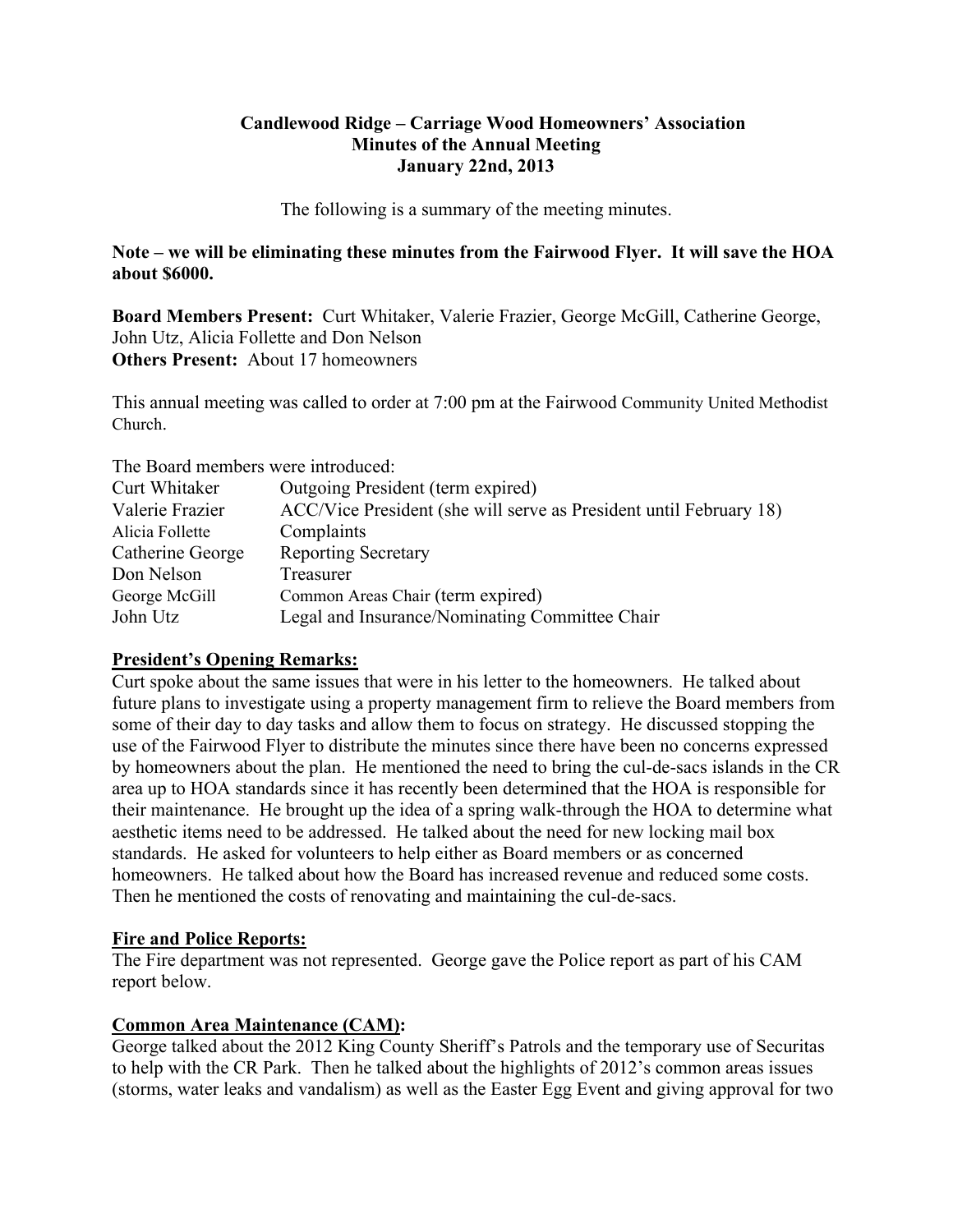soccer teams to practice at the CW park. Then he talked about capital improvements that need to be scheduled – CW basketball court and entrance sign replacement. Vandalism was up this year, mainly at CR Park.

- We had 2 cases of arson in the Park, one witnessed by George. He reported it to Sam and he contacted the youth and his Parent.
- We had 3 cases of illegal dumping at CR Park also someone put their house garbage into and around our garbage cans the day after Camber emptied them. Birds and raccoons got into the bags and made a big mess all around. George had to clean it all up all 3 times. Please report this if you see it happening.
- In the last 3 or 4 weeks we have had a vehicle drive over the rocks and down into CR Park. Thankfully no damage was done and they did not go over the bridge – this is how our bridge got destroyed several years ago and cost the HOA about \$12,000 to rebuild. To eliminate this happening again we have installed more and larger rocks along the street.

## **Reserve's Report:**

Don talked about the status of the reserves and reserve analysis and what we need to do about them. He showed a list of all the components covered in the reserve analysis, including assumed life span and cost.

## **Architecture Control Committee (ACC) Report:**

Valerie reported on what ACC requests had been received in 2012.

- 24 House Painting
- 9 Fencing
- 6 Landscaping
- 6 Roofs
- 5 Tree Removal
- 4 Patio (includes decks)\Front Porch Replacement
- 4 Garage Door Replacement
- 3 Sheds
- 1 Window Replacement
- 1 Gutter Replacement
- Mailbox Replacement (included multiple boxes)

She talked about some possible special clean up activity she would like to see done in 2013 and asked for help with it. In addition she reviewed information about ACC and why we have them:

Our website (www.crcwhoa.org) provides access to the ACC Request Form and all ACC related Homeowner's Association information. You can print or download a copy of the ACC Request Form and the ACC Rules & Regulations from the website.

For questions regarding ACC Projects, the ACC Chairman can be reached at: architecture@crcwhoa.org or by leaving a telephone message at 425-738-8611 ext 30. This is an unattended voicemail box and the ACC Chairman will call you back. It is recommended that you contact the ACC Chair again if you have not received any feedback on your written request within 20 days of mailing it to the Association.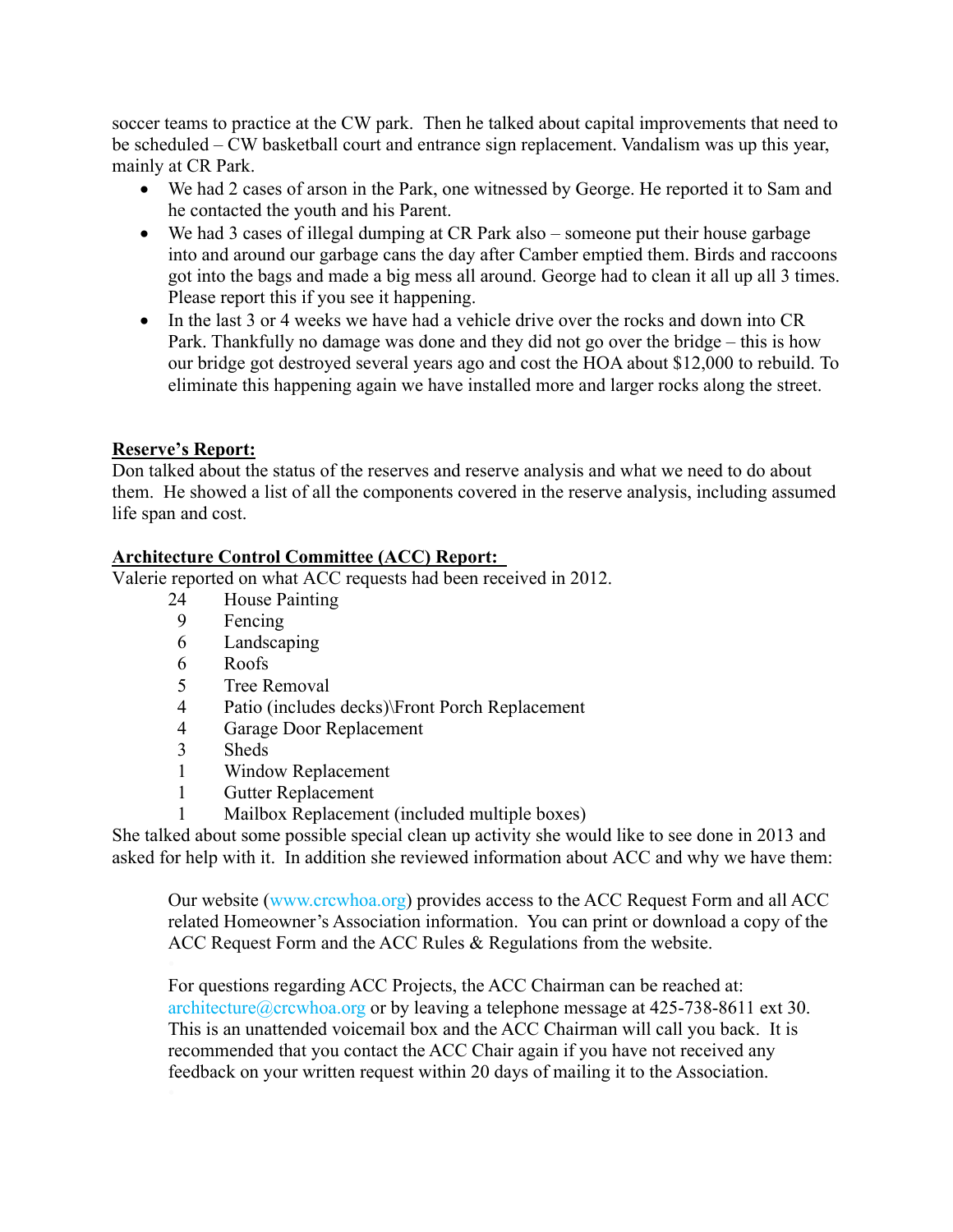In an effort to add more objectivity in determining what colors will be approved when repainting a home, a notebook of paint chip samples, that meet the HOA guidelines is maintained by the Board and is available to borrow for a few days upon request. Please contact the ACC Chair to check out this paint chip notebook.

Contact the ACC Chair for emergency projects, and give your phone # or email address and state the type of emergency. The ACC will make a concerted effort to expedite the handling of all emergency requests.

Our CC&Rs and Rules and Regulations clearly state that exterior projects such as roofs, house painting (even if you are painting the house\garage the same color), windows, fencing, decks, driveways, major landscaping and decks\patios require the submission and approval of an ACC request before commencing the project. The ACC has up to 30 days to respond to an ACC request, but tries to respond much sooner than that. Our goal is to approve\disapprove in less than 14 days.

All ACC requests must be received in writing, on the ACC Request Form, at least 30 days before the project begins! Mail them to CR/CW HOA, PO Box 58397, Renton, WA 98058. Emailed ACC Request Forms are not accepted

#### **Complaints and Compliance Report:**

Alicia talked about the reason for the complaints process and how it works as well as mentioning the most common areas of concern:

We are an Association with Restrictive Covenants. Therefore the Homeowner approved Rules & Regulations are the way we measure and maintain compliance. We respond to written complaints only. Homeowners and other Board Members can file written complaints. The Compliance person DOES NOT initiate complaints.

#### **All complaints must be signed.**

Voicemail messages left lodging complaints will not be acted upon until a written copy has been received.

Leaving nasty/unkind voicemails is not recommended, as they can/will be considered as threatening and will be handled accordingly.

Yards must be regularly maintained (lawns mowed, weeds pulled, leaves raked, trees trimmed, broken branches removed, etc.)

Sidewalk "clearances" have become an issue. Please see that sidewalks are kept clear of low growing shrubs/bushes. Trees should be maintained to accommodate pedestrians walking without having to go out into street or ducking underneath to avoid being hit in the head with branches.

Garbage cans need to be behind fences or screened from view.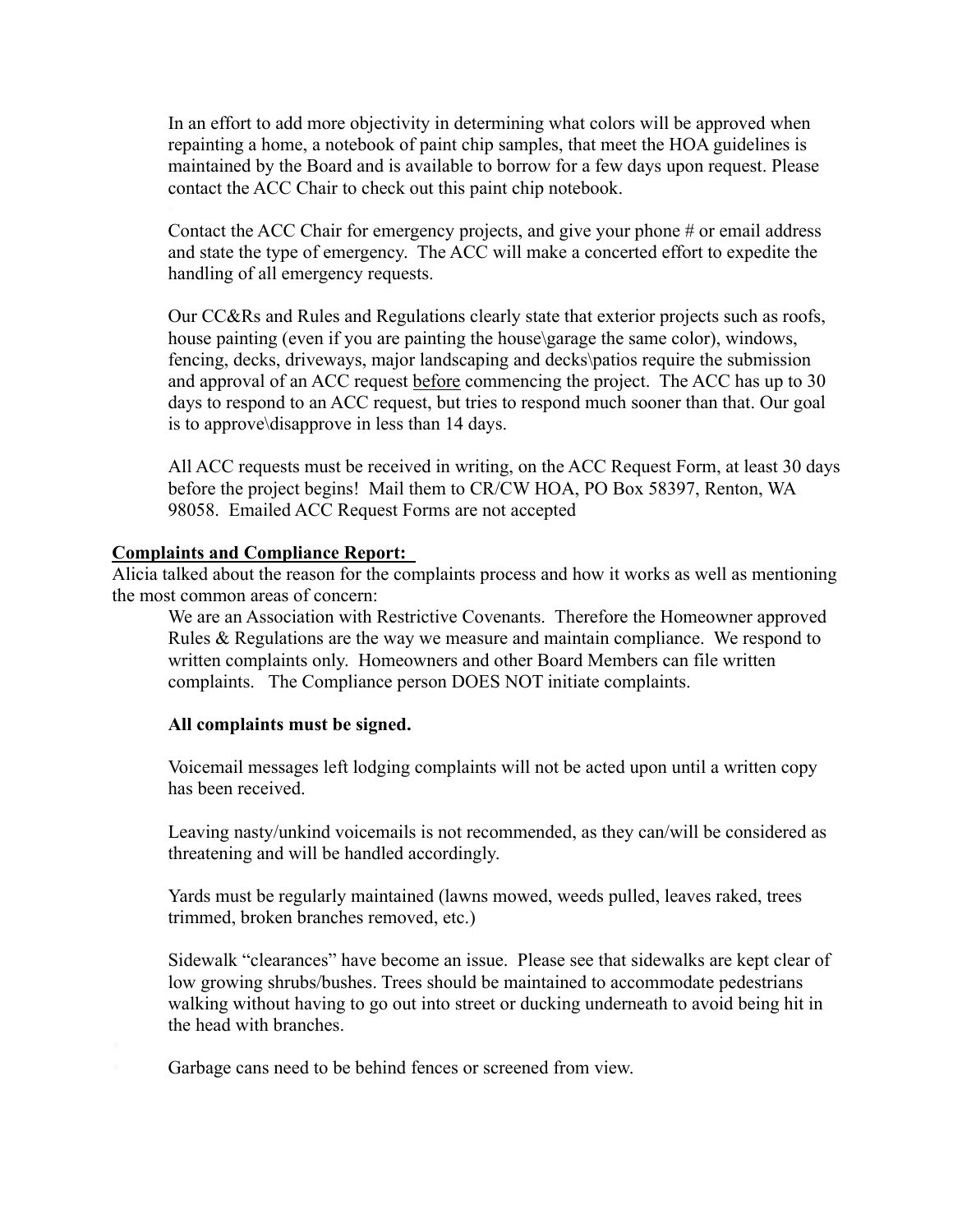If you are renting out your home, please provide tenants of the CC  $\&\text{Rs}$ , notify the HOA and send copy of rental agreement to the ACC person.

If your home is vacant (for whatever reason) be mindful that maintenance/upkeep of the property is still required of the legal HO.

Seasonal decorations need to be removed 30 days after holiday is over. This includes Christmas light/decorations etc.

We have a documented complaint management process which requires a minimum of 3 non-compliance letters & inspections. The Complaints Process provides informal\formal methods for homeowners to contact the Board of Directors before any adverse action, such as fines, is taken.

Managing complaints is a fairly straight-forward process due to the good documentation by previous Boards. The vast majority of our Homeowners who receive a complaint\violation letter will clear up the violation within the first 30 days of being notified.

WA State Law requires that all homes have the house number on them visible from the street, to aid police officers and the fire department quickly identify property locations. In 2013, every letter sent out by the Association will notify homeowners of this issue.

House numbers must be 8-10 inches high and a contrasting color from the house color; and secured to the front of the garage or the house near the front door.

Our website at (www.crcwhoa.org) provides additional information on each R&R, the monthly Board Meeting minutes, and all required forms.

### **Treasurer's Report:**

Don discussed the current fund balances, the 2012 budget and how we did against it. He showed the following:

A 2011 Financial Review was conducted in 2012 by Cox & Gracia, Certified Public Accountants.

We ended the year with 47 homeowners delinguent in paying dues for 2012. (5.5% of the homes in our Association)

Delinquent 2012 dues owed are \$5,071.

Delinquent dues for all years are \$11,214

HOA currently has liens filed against 29 homeowners.

There were 17 lien satisfactions in 2012.

We filed 20 new liens in 2012.

(There was a net gain of only 3 liens in 2012.)

Monthly (rather than quarterly) billing was implemented for every delinquent account starting 1/1/13.

A new owner transfer fee was implemented in September 2012

The Capital Reserve Study was completed.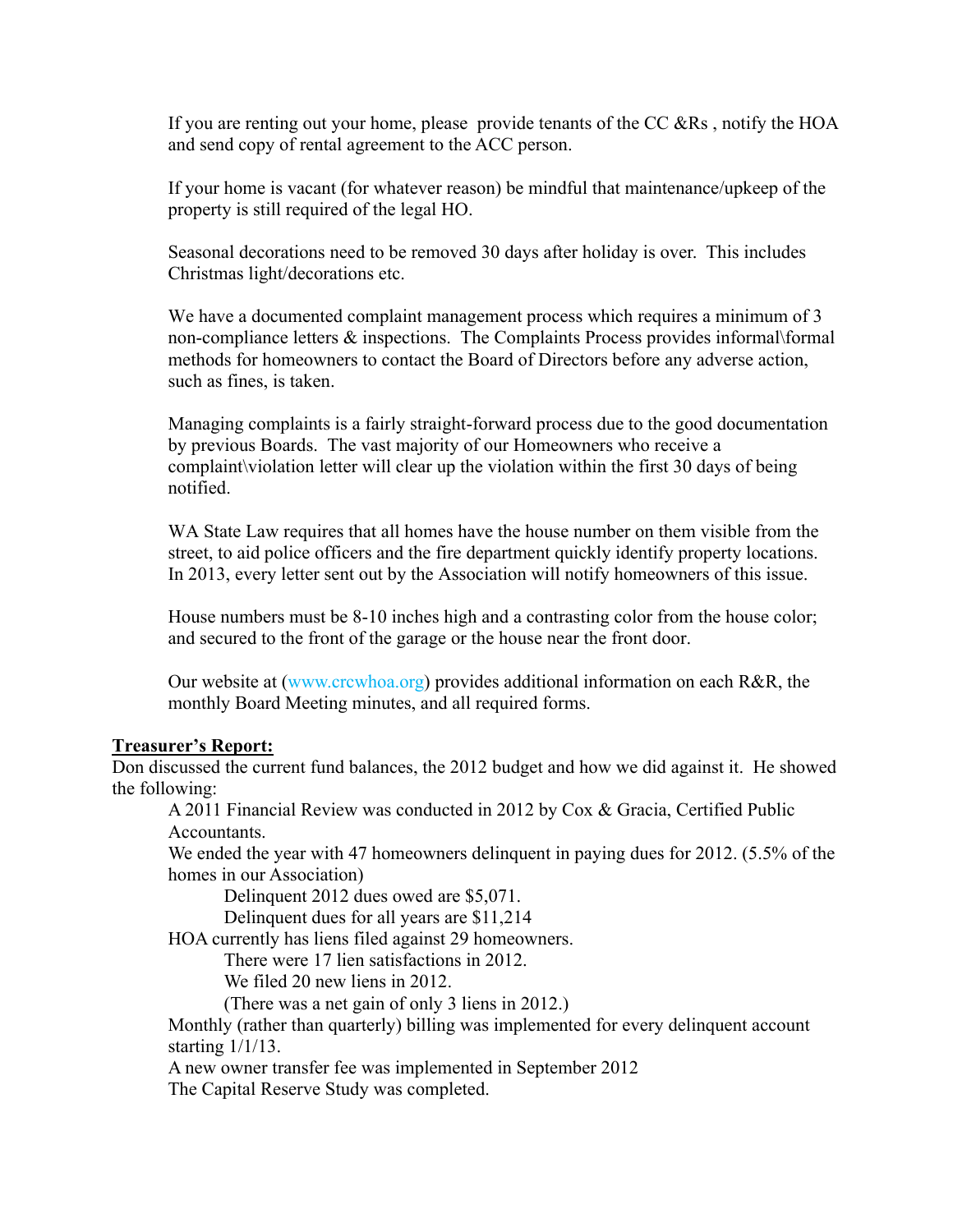Then Don presented the 2013 budget which includes a 3% increase in the dues. A motion was made to pass this 2013 budget as presented, it was seconded and passed.

### **Nominations for new Board Members**

There are two Board member slots open since both Curt and George are not standing for reelection. The nominating committee (John Utz is chair) did not have any proposed nominees. None were offered from the floor. For now we will operate with a Board of five rather than seven members. If anyone is interested in joining the Board, please come to a Board meeting. The roles and responsibilities of Board members were reviewed.

- **President**: Organizes and presides at all Monthly Board Meetings and the Annual HOA Meeting. Makes sure all orders and resolutions of the Board are carried out properly. May sign (as Pres. Of CR/CW HOA) certain legal documents, contracts or insurance policies for the HOA.
- **Vice President**: Acts in place of the President in the event of the President's absence. If the President leaves the position (resigns or is removed) the Vice President will assume the President's duties until the Board meets and appoints a new President.
- **Treasurer**: Oversees the receipt of and deposit (in the proper bank accounts) all monies of the HOA. The Treasurer oversees the proper disbursement of funds as per the Board's directions. Oversees the financial books of the HOA's accounts. Coordinates the annual review of the HOA's books by a certified public accountant. Oversees the preparation of the annual budget and the statement of income and expenses presented at each Annual Meeting; provides a copy to each HO. Briefs the Board monthly on financial expenditures in relation to the approved budget.
- **Legal and Insurance**: Oversees the insurance coverage for the HOA and Board of Directors. Maintains a relationship with the HOA's lawyer regarding any and all HOA issues. Reports on legal and insurance issues at the monthly Board meetings and at the Annual Meeting.
- **Common Area Maintenance:** Oversees all common areas: the entrances, the 2 parks and several areas around the retention ponds. Inspects and maintains all playground equipment, Mutt Mitt stations, all entrance signs, other signs in the parks and the community that belong to the HOA, all the garbage cans at the parks, the wooden bridge at CR Park and any other HOA property. Oversees the HOA's landscaping company's work and contacts\arranges for extra or emergency situations. This is the point of contact for our contracted King County Sheriff's Officer for monthly HOA security service. This involves coordinating any HO's complaints, comments and requests with the Officer, and also requesting that specific areas and activities are monitored more frequently. Reports on Common Area maintenance and Security issues at the monthly Board meetings and at the Annual Meeting.
- **Complaints Committee:** Oversees the Complaint Committee and receives and acts upon complaints received in writing and signed. Investigates their validity per the HOA CC&R's and R&R's, and sends out proper compliance and thank you letters. Follows up on any required action and coordinates appeal hearings. Initiates fines for non-compliance and notifies the Treasurer, Bookkeeper and the Board of new and ongoing fines. Maintains all compliance records. Reports on complaints issues and activities at the monthly Board meetings and at the Annual Meeting.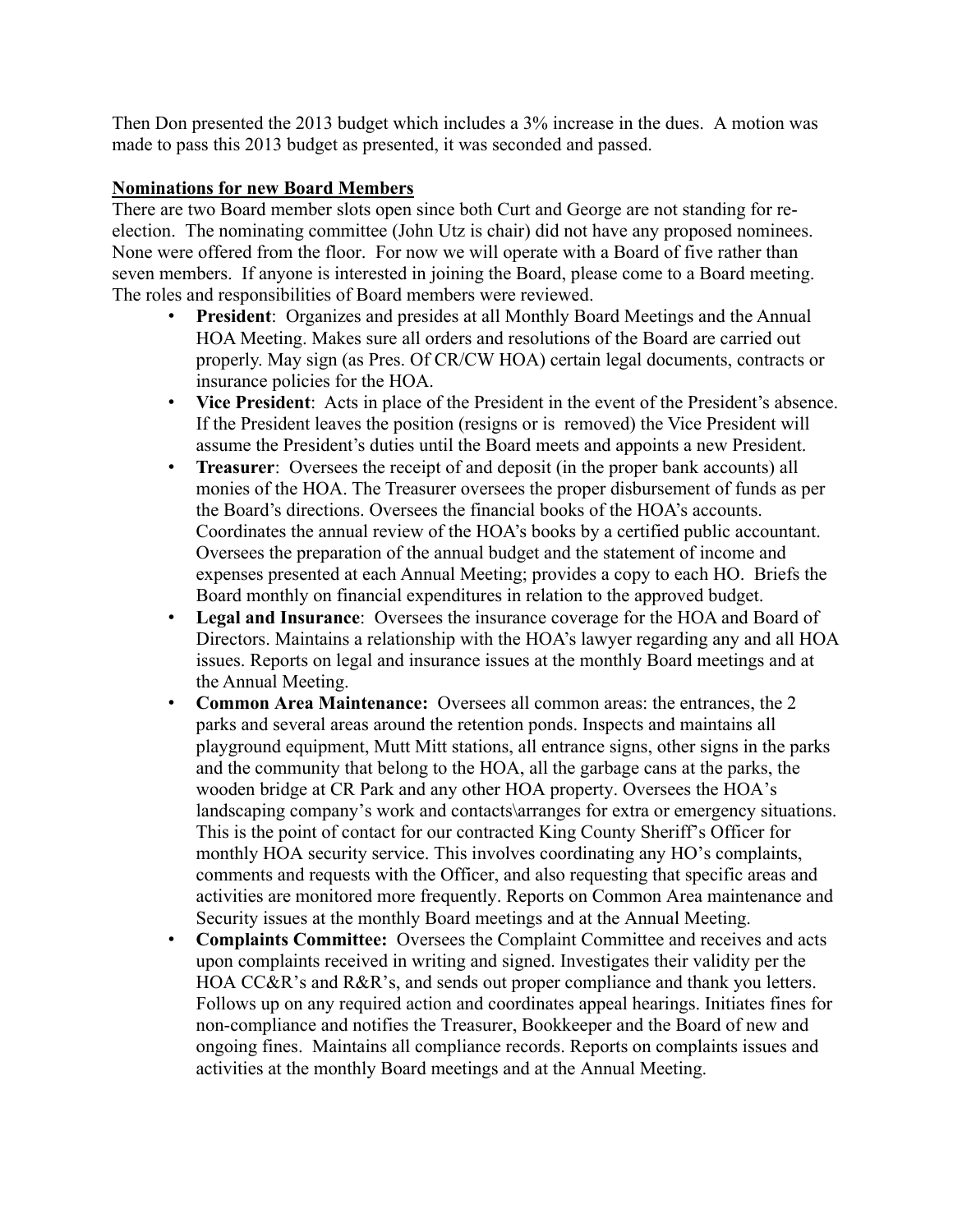• **Architectural Control Committee**: Oversees the ACC Committee and receives\acts upon all ACC request forms submitted. Determines if work and material are acceptable (per HOA guidelines and spec's) and notifies the homeowner when approved or if changes are needed. Follows up on work to see if it has been done as agreed and keep records of such.

**All Board members are expected to attend each HOA monthly meeting and the Annual Meeting, and give their Monthly/Annual report. Board members are also expected to help on various Committees and activities. One or two absences are allowed, but if you have to miss a Board Meeting, you would get your monthly report to another Board Member to present at the Meeting.**

### **Volunteer Opportunities:**

Several volunteer opportunities were mentioned. These include:

- Easter Egg Hunt Coordinators March 30, 2013
- CR\CW Garage Sale Coordinators –
- Fri and Sat  $9$ am 5pm, May 17 & 18
- Picnic\BBQ\Movie Night\Fun Coordinators Summer 2013
	- Welcome Committee Coordinators immediate opportunity
- Block Watch Coordinators To set up small block watches or be block watch
- captains\volunteers
- Nomination Committee Chairperson
- Common Area Maintenance Chairperson
- Property management review committee members

Roles for the 2012 HOA Board Members

| John Utz         | Legal and Insurance/Nominating Committee Chair |
|------------------|------------------------------------------------|
| Alicia Follette  | Complaints                                     |
| George McGill    | Common Areas Chair                             |
| Don Nelson       | Treasurer                                      |
| Catherine George | <b>Reporting Secretary</b>                     |
| Valerie Frazier  | <b>ACC/Vice President</b>                      |
| Curt Whitaker    | President                                      |

## **Questions from Floor**

One homeowner asked if other HOA used property management firms. The answer is yes. One homeowner asked if we could remove planting islands to reduce maintenance costs. The answer was that removal was one option but it could be expensive due to sewer vaults.

**Special Topics:** Visit our Website and contact the HOA via Email at:

Web – www.crcwhoa.org

Email – president@crcwhoa.org

A motion was made to adjourn the meeting at 8:10 pm.

## **Next Board Meetings:**

- February  $18<sup>th</sup>$ , 2013
- $\bullet$  March 18<sup>th</sup>, 2013